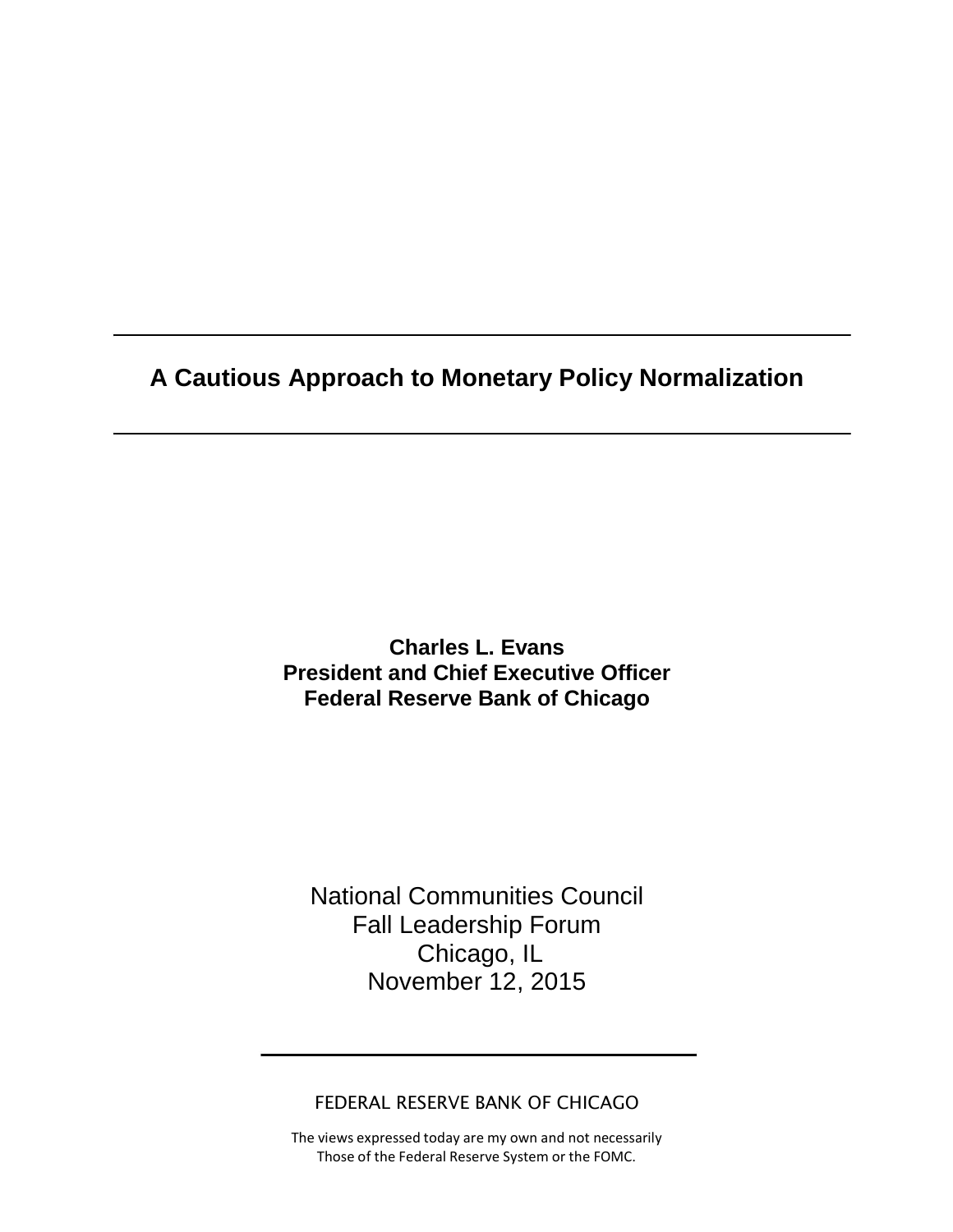## **A Cautious Approach to Monetary Policy Normalization**

#### **Introduction**

Good morning. Thank you.

My comments today will be about the U.S. economy and current monetary policy challenges, with some specific thoughts on the housing market. But before I begin, I should note that my commentary reflects my own views and does not necessarily represent those of my colleagues on the Federal Open Market Committee (FOMC) or within the Federal Reserve System.

I really value the opportunity to speak to groups such as yours. Obviously, it provides me with a forum to communicate my views about monetary policy. I believe that clear communication is essential for the accountability, credibility and effectiveness of our policy decisions. But the occasion offers an additional opportunity. Your experiences and perspectives help me formulate my own thoughts about the economy and monetary policy. Therefore, I look forward with great interest to your questions and observations at the end of my remarks.

As a little background, at the end of each meeting the FOMC issues a statement that provides some context for its monetary policy decisions. In addition to providing commentary on developments since the last meeting, the statement offers guidance on how the Committee expects monetary policy to evolve. For example, in the most recent statement released just a few weeks ago, the Committee said that "in determining whether it will be appropriate to raise the target range at its next meeting, the Committee will assess progress — both realized and expected — toward its objectives of maximum employment and 2 percent inflation."[1](#page-1-0)

#### **Goals of Monetary Policy — Are We There Yet?**

These objectives refer to the dual mandate Congress gave to us. More specifically, the Federal Reserve is charged with fostering financial conditions that achieve 1) stable prices and 2) maximum sustainable employment.

For the first goal, the inflation rate over the longer run is primarily determined by monetary policy. So the FOMC has the ability to specify a longer-run goal for inflation. Since January 2012, the Committee has set an explicit 2 percent inflation target as measured by the annual change in the Price Index for Personal Consumption Expenditures (PCE). $2$ 

For the second goal, quantifying the maximum sustainable level of employment is a much more complex undertaking. Many nonmonetary factors affect the structure and

 $<sup>1</sup>$  Federal Open Market Committee (2015a).</sup>

<span id="page-1-1"></span><span id="page-1-0"></span> $2$  This was first acknowledged in Federal Open Market Committee (2012). It remains in the most recent statement of our longer-run goals; see Federal Open Market Committee (2015c).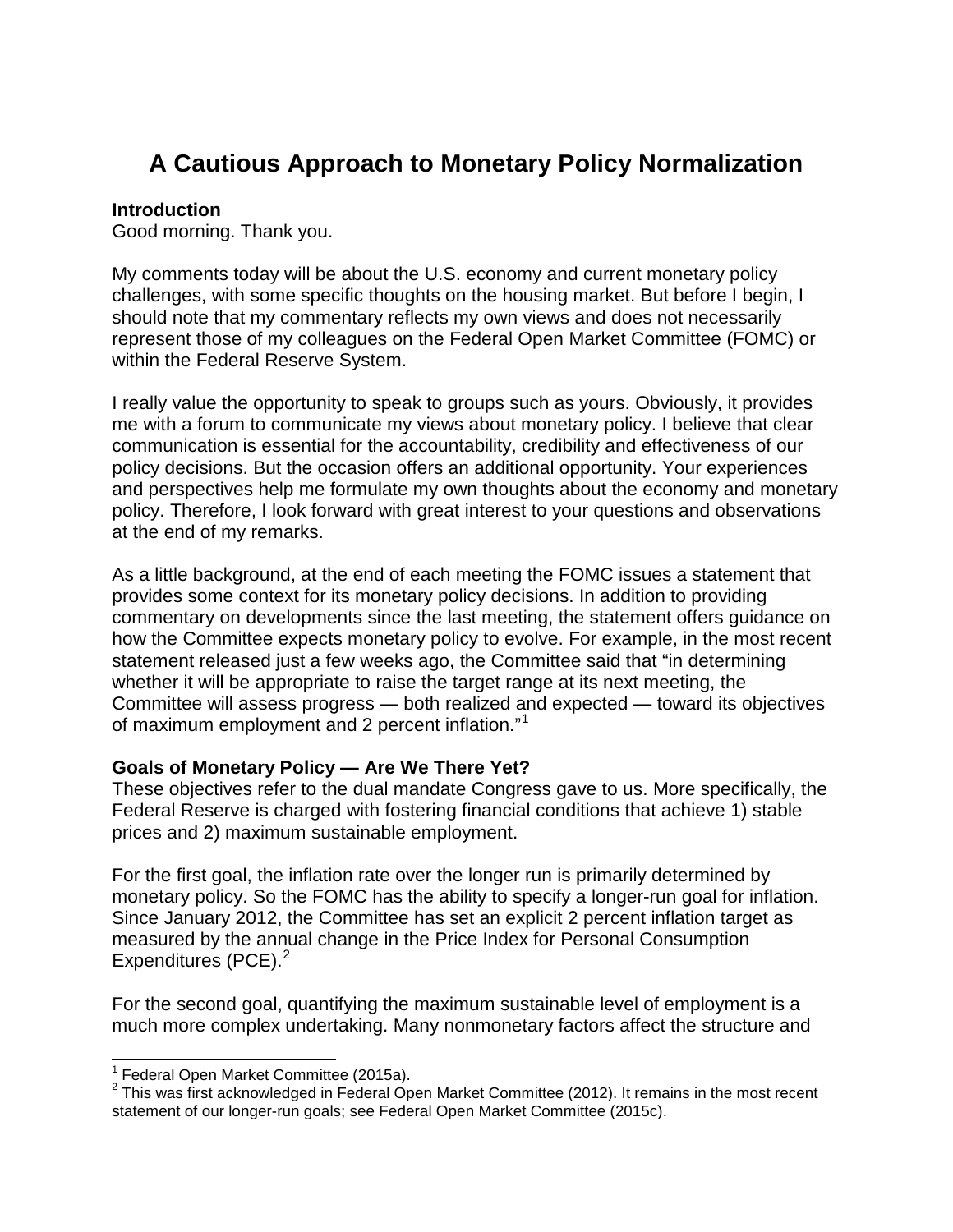dynamics of the labor market. These factors can vary over time and are hard to measure. Consequently, the Committee does not set a fixed goal for employment, but instead considers a wide range of indicators to gauge maximum employment.

Nonetheless, FOMC participants provide their individual views of the longer-run normal level of unemployment that are consistent with the employment mandate. The median estimate among FOMC participants is currently 4.9 percent.<sup>[3](#page-2-0)</sup> My own assessment is in line with this projection.

Given these operational objectives, how close are we to achieving the goals of our dual mandate? There is no doubt that labor markets have improved significantly over the past seven years. Job growth has been quite solid for some time now. That includes last month's number, which was quite good. And today, at 5 percent, the unemployment rate is one half its peak in 2009. This is just a tenth of a percentage point above the median long-run projection. However, a number of other labor market indicators lead me to believe that there still remains some additional resource slack beyond what is indicated by the unemployment rate alone: Notably, 1) a large number of people who are employed part time would prefer a full-time job; 2) the labor force participation rate is quite low, even after accounting for demographic and other long-running trends; and 3) wage growth has been quite subdued.<sup>[4](#page-2-1)</sup> In sum, I don't think we're quite there yet, but we have made good progress toward meeting our employment mandate.

Housing, however, is one area where the recovery probably still has a good way to go. As I'm sure I don't need to remind this group, the housing market was hit particularly hard by the Great Recession. From their peak in early 2006 to their trough in 2011, house prices fell about 30 percent on average across the nation<sup>[5](#page-2-2)</sup>. A home is the most important asset for many households, and as real estate values plummeted, so did household wealth. Over 5.5 million Americans lost their homes, many others ended up with underwater mortgages $^6$  $^6$ . As a result, consumers found themselves in the difficult position of having to reduce other spending to build back lost wealth, with the obvious negative repercussions for the rest of the economy. While this wealth effect certainly wasn't the only factor contributing to the Great Recession, it certainly was an important one.

To support activity during and since the recession, the Fed has reduced the federal funds rate, our traditional policy instrument, as low as effectively possible. And we sought to provide additional accommodation through nontraditional means, such as our

<span id="page-2-0"></span> $3$  Four times a year the FOMC releases its Summary of Economic Projections (SEP), which give participants' forecasts of key economic variables over the next three years and for the longer run. See<br>Federal Open Market Committee (2015b) for the most recent projections.

<span id="page-2-2"></span><span id="page-2-1"></span> $^4$  See Evans (2014a, 2014b, 2014c, 2015a, 2015b, 2015c).<br><sup>5</sup> For instance, the Corelogic National House Price Index declined 32 percent over this period and the S&P/Case Shiller National Home Price Index was down over 27 percent.<br>
<sup>6</sup> Based on staff calculations from data at [http://www.hopenow.com/industry-](http://www.hopenow.com/industry-data/HopeNow.FullReport.Updated.pdf)

<span id="page-2-3"></span>[data/HopeNow.FullReport.Updated.pdf.](http://www.hopenow.com/industry-data/HopeNow.FullReport.Updated.pdf)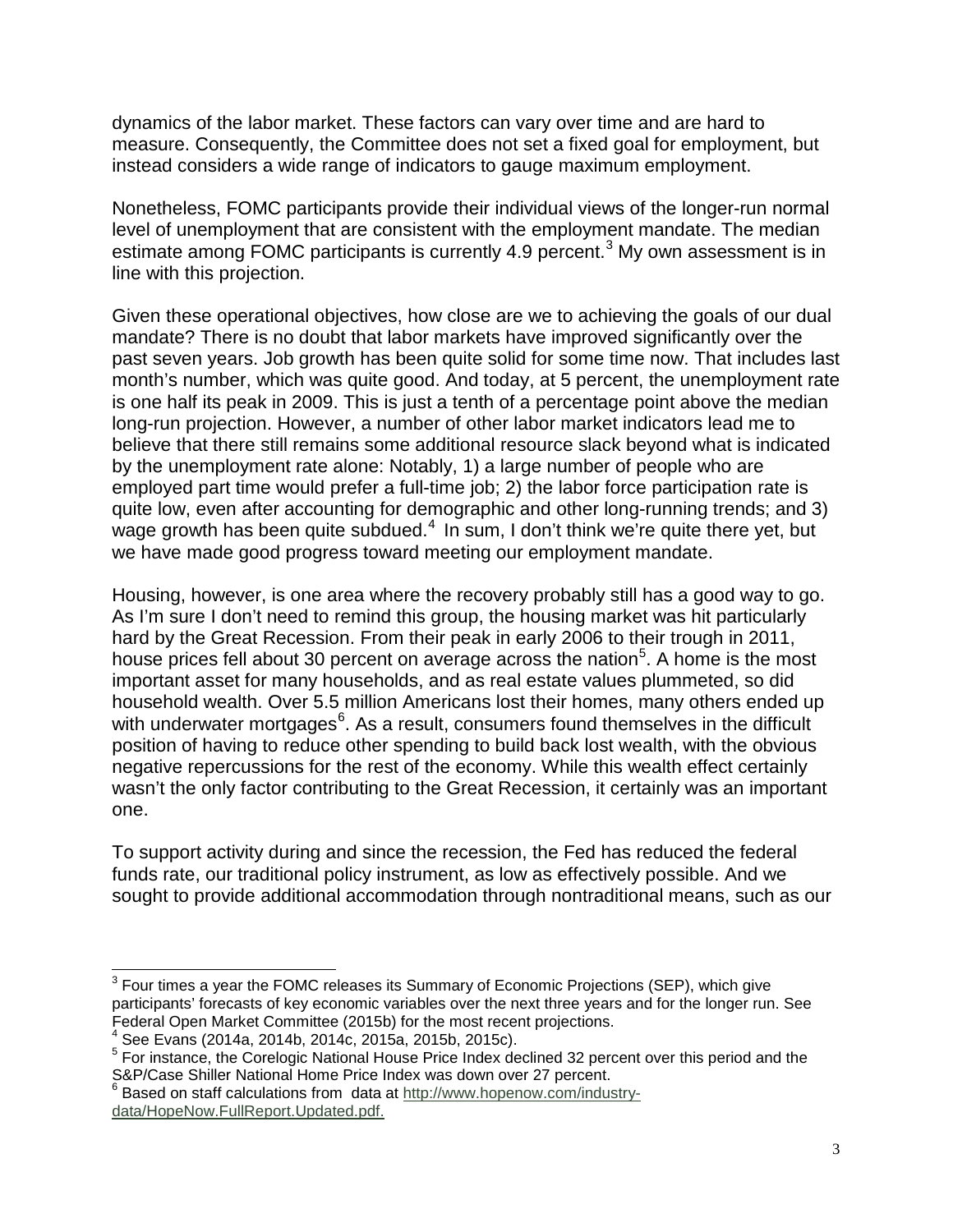large-scale asset purchase programs.<sup>[7](#page-3-0)</sup> But even as overall economic growth has recovered, progress in the housing market has been slow and uneven. Some areas of the country have seen real estate values rebound to levels exceeding previous highs. But improvement in other regions has been slower. For example, house values in the East North Central District — which includes Illinois, Indiana, Michigan, Ohio and Wisconsin — are currently still 3.5 percent below their previous high. $8$ 

Part of the impediment to the housing recovery has been the retrenchment of financial institutions from mortgage and construction lending during and after the crisis. For instance, according to the Federal Reserve's *Senior Loan Officer Opinion Survey on Bank Lending Practices*, banks tightened standards for mortgage loans to prime borrowers and maintained the tighter standards throughout the 2006 to 2012 period. For borrowers with less pristine credit histories, banks have started to ease standards somewhat only this year $^9$  $^9$ . As a result, today — over six years into the recovery mortgages are difficult to obtain or refinance for those without the best credit histories. Therefore, not everyone who would like to has been able to take advantage of those historically low interest rates.

Of course, housing demand is not just driven by financing opportunities. At its base, the demand for housing is determined by the number of households. And the rate of household formation has been truly low. To form a new household, people must have a sense of confidence that their employment is secure and their income is likely to grow. The Great Recession and subsequent weak recovery certainly weighed heavily on this confidence. Consider young adults between the ages of 20 and 24 years old — ages when many normally take the first steps toward forming their own households. In 2007, almost 75 percent of these 20 to 24 year olds were either working or actively searching for jobs. Today that number is around 70 percent.<sup>[10](#page-3-3)</sup> You can't expect those who have dropped out of the labor force to go live on their own or start a family.

That said, housing market conditions are improving. Although construction of singlefamily homes remains well below pre-recession levels, it has improved some. Moreover, the more affordable multifamily home sector has shown considerable growth. Further improvements in the labor market should make more and more people confident of their ability to form a new household and own a home. And there are signs of some freeing up of unusually tight credit in mortgage markets. So I anticipate that economic conditions will support continued gradual improvements in the housing market.

<span id="page-3-0"></span> $7$  The Fed embarked on multiple rounds of asset purchases (or quantitative easing) — and used forward guidance — to reduce longer-term interest rates. For details, see Board of Governors of the Federal Reserve System (2015a, 2015b).

<span id="page-3-1"></span> $8$  This is based on the Federal Housing Finance Agency's Purchase-Only house price data. For the nation as a whole, the index is 0.9 percent below its peak

<sup>&</sup>lt;sup>9</sup> For detailed results of the Senior Loan Officer Opinion Survey, see

<span id="page-3-3"></span><span id="page-3-2"></span>[http://www.federalreserve.gov/boarddocs/SnLoanSurvey/.](http://www.federalreserve.gov/boarddocs/SnLoanSurvey/)<br><sup>10</sup> Based on data reported by the Bureau of Labor Statistics' Current Population Survey. For additional information, see [http://data.bls.gov.](http://data.bls.gov/)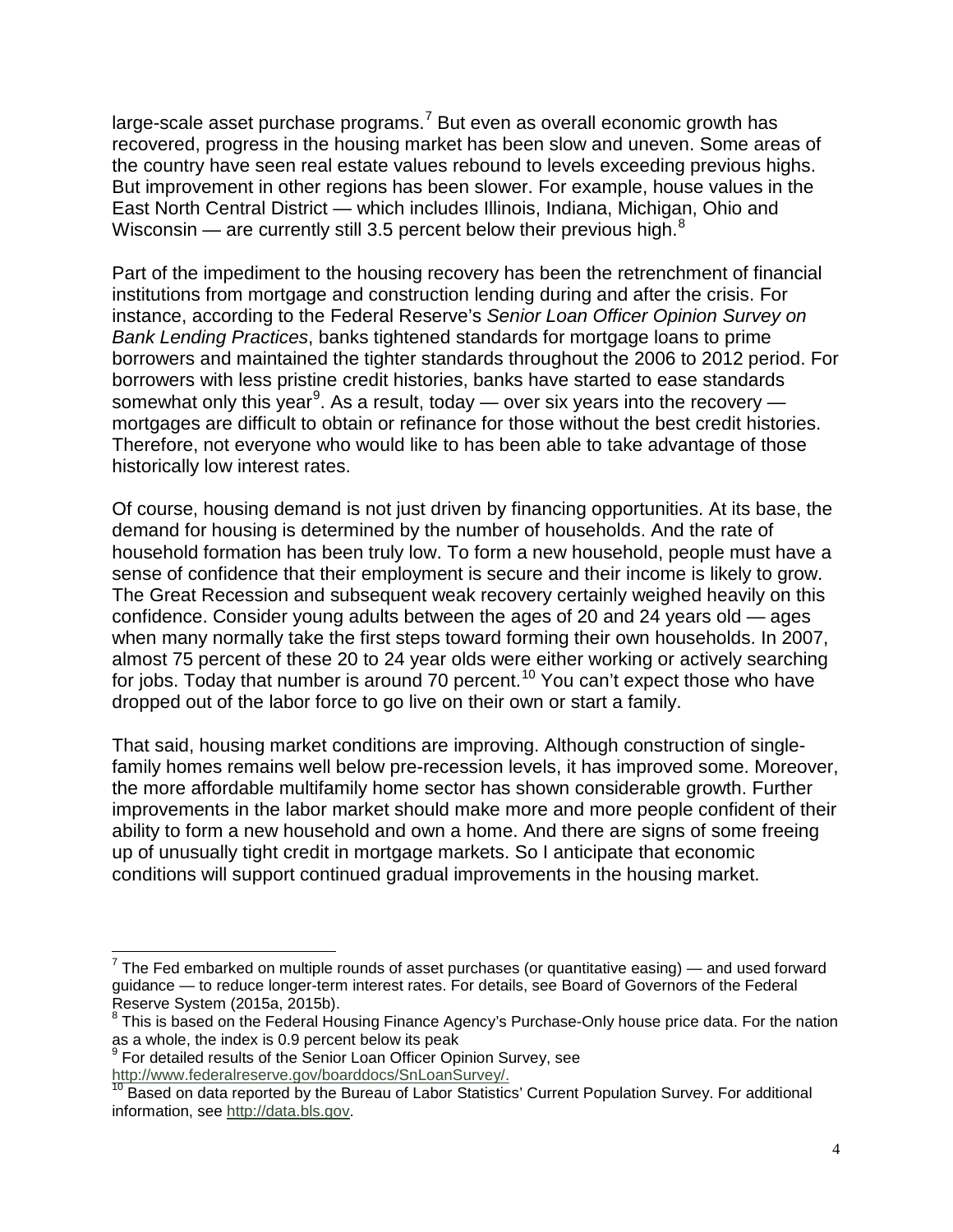What can I say about the outlook more generally? In the FOMC's latest forecast, my colleagues on the Committee projected that real gross domestic product (GDP) growth would run in the 2-1/4 to 2-1/2 percent range over the next year and a half or so. My personal view is closer to the upper end of that range. Most of us — myself included also expect the unemployment rate to edge down further and even fall slightly below its long-run sustainable level by the end of next year.<sup>[11](#page-4-0)</sup> I also anticipate the elements of extra labor-market slack that I just mentioned to dissipate over that time. So I see we are close to reaching our employment mandate.

However, I am far less confident about reaching our inflation goal within a reasonable time frame. Inflation has been too low for too long. Core PCE inflation — which strips out the volatile energy and food components and is a good indicator of underlying inflation trends — has averaged just 1.4 percent over the past seven years. Core PCE inflation over the past 12 months was just 1.3 percent. And inflation according to the total PCE Price Index — which does include food and energy prices — was just 0.2 percent over the past year.

Most FOMC participants expect inflation to rise steadily from these low levels, coming in just a shade under the Committee's 2 percent target by the end of  $2017$ .<sup>[12](#page-4-1)</sup> My own forecast is less sanguine. I expect core PCE inflation to undershoot 2 percent by a greater margin over the next two years than do my colleagues. I expect core PCE inflation to be just below 2 percent at the end of 2018.

#### **A Risk-management Approach to Monetary Policy**

So why do I lack confidence in our ability to achieve our 2 percent inflation target over the medium term? One reason is that there exist a number of important downside risks to the inflation outlook. Now I recognize that "medium term" is somewhat vague. To a central banker it can mean two to three years or three to four years. It is more a term of art than science.

So what are these inflation risks? With prospects of slower growth in China and other emerging market economies, low energy and import prices could exert downward pressure on inflation longer than most anticipate. That's a risk. In addition, while many survey-based measures of long-term inflation expectations have been relatively stable in recent years, we shouldn't take them as confirmation that our 2 percent target is assured. In fact, some survey measures of inflation expectations have ticked down in the past year and a half. Furthermore, measures of inflation compensation derived from financial markets have moved quite low in recent months. These could reflect either lower expectations of inflation or a heightened concern over the nature of the economic conditions that will be associated with low inflation. Adding to my unease is anecdotal

<span id="page-4-0"></span><sup>&</sup>lt;sup>11</sup> According to the median forecast of latest SEP, the unemployment rate is projected to edge down further next year to 4.8 percent and to remain at that level through the end of 2018.The median forecast for real gross domestic product (GDP) growth is 2.1 percent for 2015. It rises to 2.3 percent in 2016 before gradually edging down to 2 percent (the longer-run estimate of real GDP growth) in 2018 (Federal Open Market Committee, 2015b).

<span id="page-4-1"></span> $12$  In the latest SEP, the median forecast for both core and total PCE inflation is 1.7 percent in 2016, 1.9 percent in 2017, and 2.0 percent in 2018 (Federal Open Market Committee, 2015b).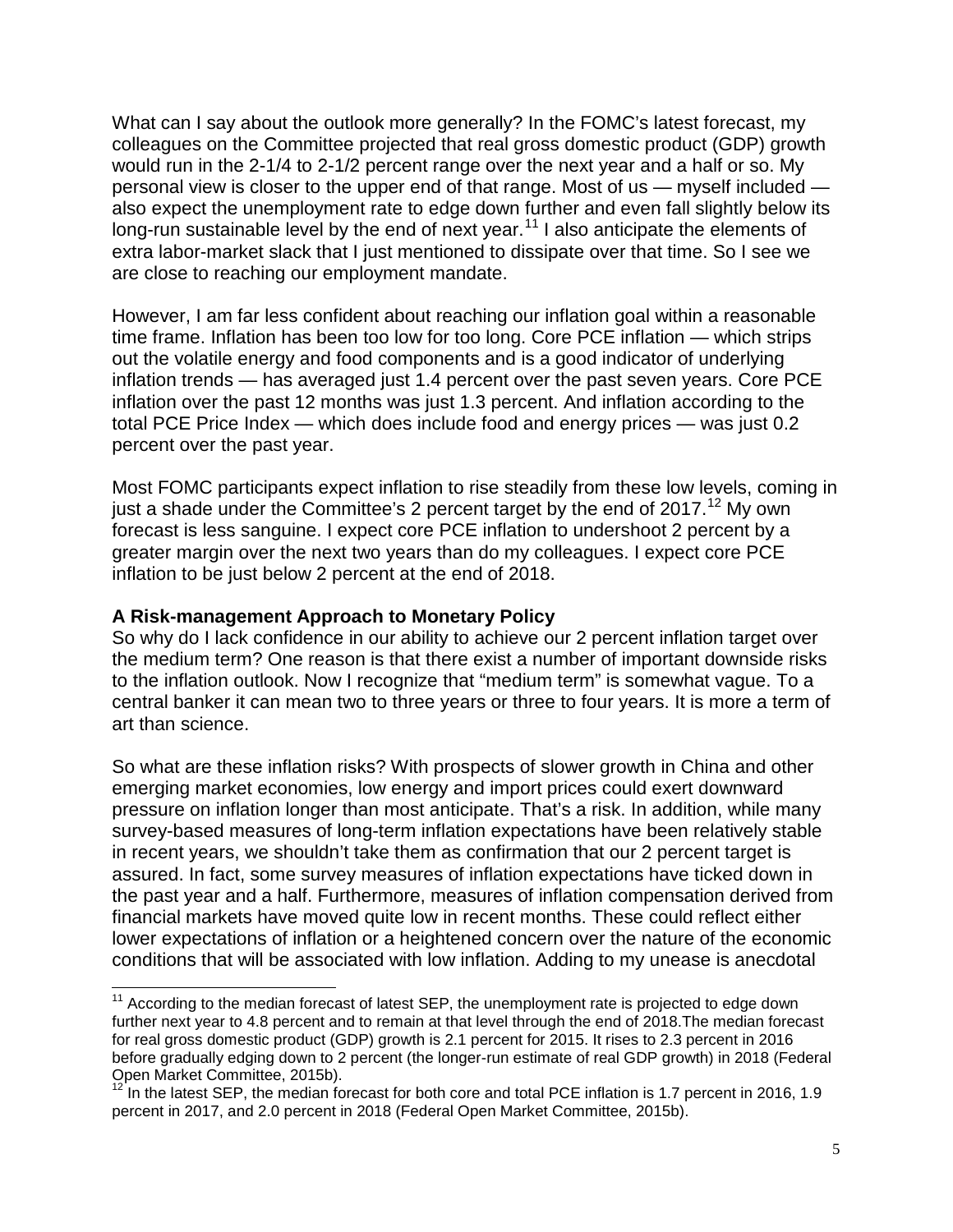evidence: I talk to a wide range of business contacts, and virtually none of them are mentioning rising inflationary or cost pressures. No one is planning for higher inflation. My contacts just don't expect it.

How does this asymmetric assessment of risks to achieving the dual mandate goals influence my view of the most appropriate path for monetary policy over the next three years? It leads me to conclude that 1) a later liftoff and 2) a more gradual normalization of our monetary policy setting will best position the economy for the potential challenges ahead.

More specifically, before raising rates, I would like to have more confidence than I do today that inflation is indeed beginning to head higher. Given the current low level of core inflation, some evidence of true upward momentum in actual inflation is critical to this assessment. I believe that it could be well into next year before the headwinds from lower energy prices and the stronger dollar dissipate enough so that we begin to see some sustained upward movement in core inflation. After liftoff, I think it would be appropriate to raise the target interest rate very gradually. This would give us sufficient time to assess how the economy is adjusting to higher rates and the progress we are making toward our policy goals.

Overall, my view of appropriate policy is somewhat more accommodative than those held by the majority of my colleagues. In addition to economic and inflation forecasts, FOMC participants also submit individual assessments of the appropriate monetary policy supporting their forecasts. These policy judgments are summarized in the Federal Open Market Committee's well-known "dot plot."



# Appropriate Pace of Policy Firming

Source: Interest rate projections are from the September 17, 2015 FOMC Summary of Economic Projections. Market expectations are from OIS futures as of November 6, 2015.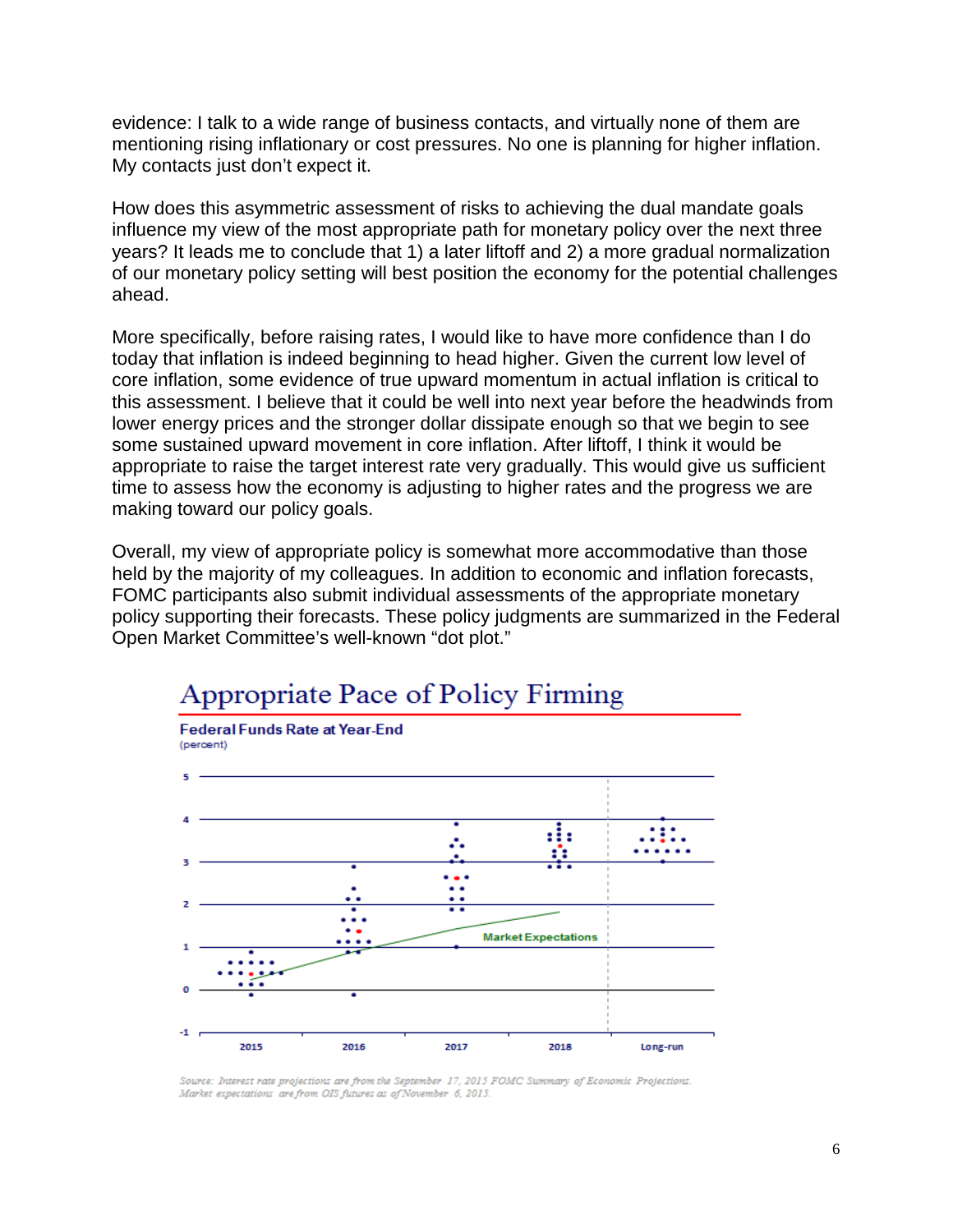This is the chart that shows FOMC participants' views of the appropriate target federal funds rate by the end of each year for 2015 through 2018 and also over the longer run. Each participant's fed funds rate forecast is shown as a distinct dot at each of these time horizons. Let us focus for a moment on the median policy projection, highlighted with a red dot, for the end of 2015: Most of my colleagues think that it will be appropriate to raise the target federal funds rate sometime this year. Over the next three years, these projections envision a slow increase in the rate, to about 3-1/2 percent by the end of 2018.<sup>[13](#page-6-0)</sup> On average, this path is consistent with the target federal funds rate increasing by 25 basis points at every other FOMC meeting over the next three years. This is certainly a gradual path by historical standards. It is even slower than the socalled measured pace of increases over the 2004–06 tightening cycle, which was 25 basis points per meeting. In my view, though, an even more patient approach is warranted. Let me explain my thinking.

Historically, central bankers have established their credibility by defending their inflation target from above — to fight off undesirably high inflation. Today, policy needs to defend our inflation target from below. This is necessary to validate our claim that we aim to achieve our 2 percent inflation target in a symmetric fashion. Failure to do so may weaken the credibility of this claim. The public could begin to mistakenly believe that 2 percent inflation is a ceiling — and not a symmetric target. As a result, expectations for average inflation could fall, lessening the upward pull on actual inflation and making it even more difficult for us to achieve our 2 percent target.

Another factor underlying my thinking about policy is a consideration of policy mistakes we could make. One possibility is that we begin to raise rates only to learn that we have misjudged the strength of the economy or the upward tilt in inflation. In order to put the economy back on track, we would have to cut interest rates back to zero and possibly even resort to unconventional policy tools, such as more large-scale asset purchases. I think our multiple rounds of asset purchases were effective, but they clearly are a second-best alternative to traditional policy. This scenario is not merely hypothetical. Just consider the recent challenges experienced in Europe and Japan. Policymakers tried to raise rates that were near or at their lower bounds; but faced with faltering demand, they were forced to reverse course and deploy nontraditional tools more aggressively than before. And we all know the subsequent difficulties Europe and Japan have had in rekindling growth and inflation. So I see substantial costs to premature policy normalization.

An alternative potential policy mistake would be that sometime during the gradual policy normalization process, inflation begins to rise too quickly. Well, we have the experience and the appropriate tools to deal with such an outcome. Given how slowly underlying inflation would likely move up from the current low levels, we probably could keep inflation in check with only moderate increases in interest rates relative to current

<span id="page-6-0"></span> $13$  Specifically, the median projected path for the target federal funds rate is 0.4 percent at the end of 2015; 1.4 percent at the end of 2016; 2.6 percent at the end of 2017; and 3.4 percent at the end of 2018. The median projection for the longer-run level of the federal funds rate is 3.5 percent (Federal Open Market Committee, 2015b).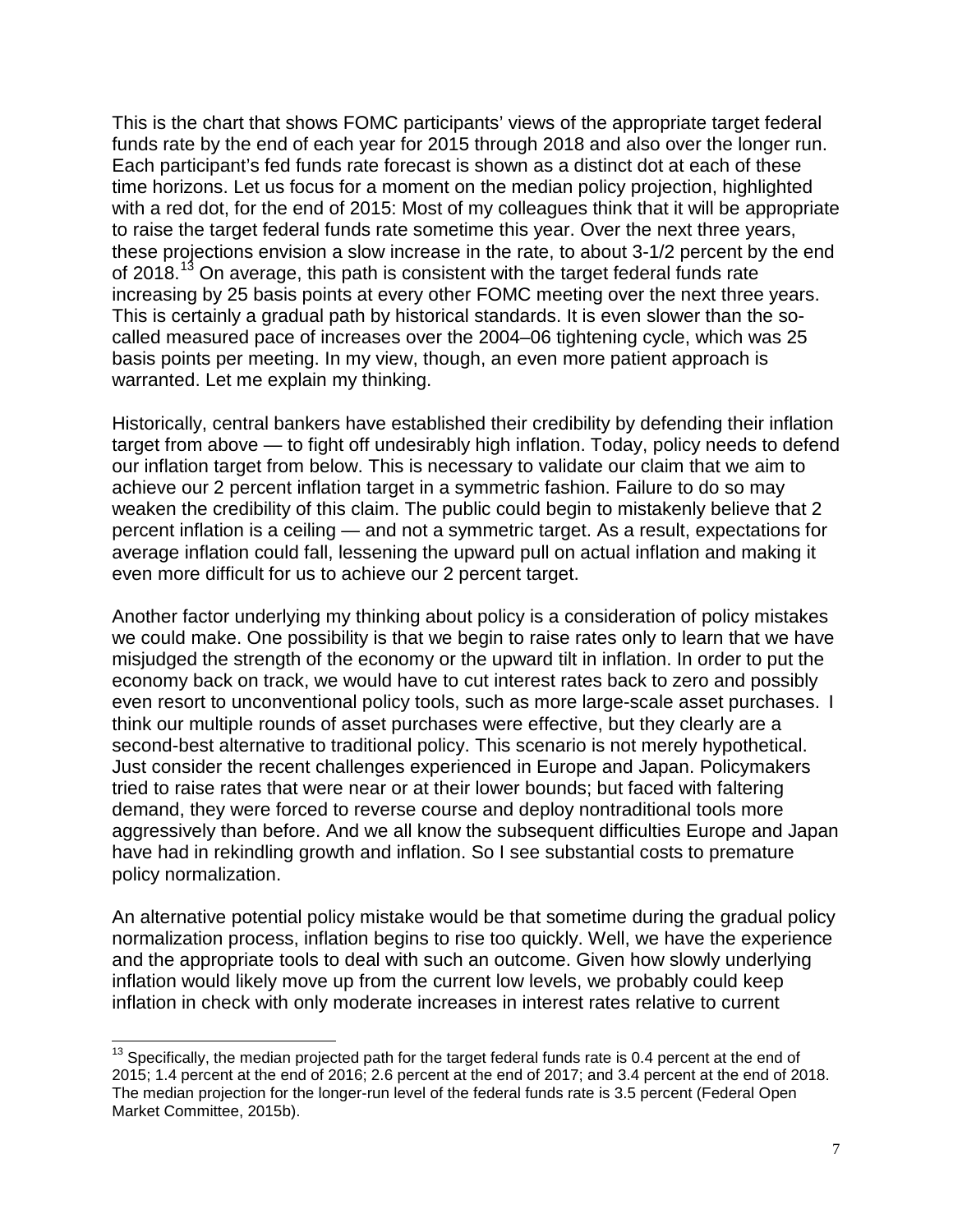forecasts. And given how gradual the projected rate increases are to start with, the concerns being voiced about the risks of rapid increases in policy rates if inflation were to pick up seem overblown to me. For example, we could raise the funds rate 100 basis points more than envisioned by the median participant's projection in a year simply by increasing rates 25 basis points at every meeting instead of at every other meeting that's hardly a steep path of rate increases.

All told, I think the best policy is to take a very gradual approach to normalization. The outlook for economic growth and the health of the labor market continues to be good. But the outlook for inflation remains too low. A gradual path of normalization would balance both the various risks to my projections for the economy's most likely path and the costs that would be involved in mitigating those risks.

Now I would like to emphasize that while I favor a somewhat later liftoff than many of my colleagues, the precise timing for the first increase in the federal funds rate is less important to me than the path the funds rate will follow over the entire policy normalization process. After all, today's medium- and longer-term interest rates depend on market expectations of the entire path for future rates, not just the first move. In turn, these medium- and longer-term rates are key to the borrowing and spending decisions of households and businesses.

Accordingly, when thinking about the initial stages of normalization, I find it useful to focus on where I think the federal funds rate ought to be at the end of next year. And right now, given my economic outlook and assessment of risks, regardless of the exact date for liftoff, I think it could well be appropriate for the funds rate to still be under 1 percent at the end of 2016.

There is an important caveat, though, to my comment downplaying the importance of the exact date of liftoff. It is critically important to me that when we first raise rates the FOMC also strongly and effectively communicates its plan for a gradual path for future rate increases. If we do not, then market participants might construe an early liftoff as a signal that the Committee is less inclined to provide the degree of accommodation that I think is appropriate for the timely achievement of our dual mandate objectives. I would view this as an important policy error.

#### **Effective Communication Is a Critical Policy Tool**

I cannot stress enough how critical it is for monetary policymakers to effectively communicate how they aim to achieve their long-run goals and strategies. They must clearly describe how their views on the appropriate path for monetary policy will help generate outcomes for employment and inflation that are consistent with achieving the mandated goals within a reasonable time frame. Moreover, they must demonstrate they have appropriately considered the risks to their outlooks on the economy. I hope I have done that for you today by laying out my forecast for the economy and what I consider to be the appropriate path for policy.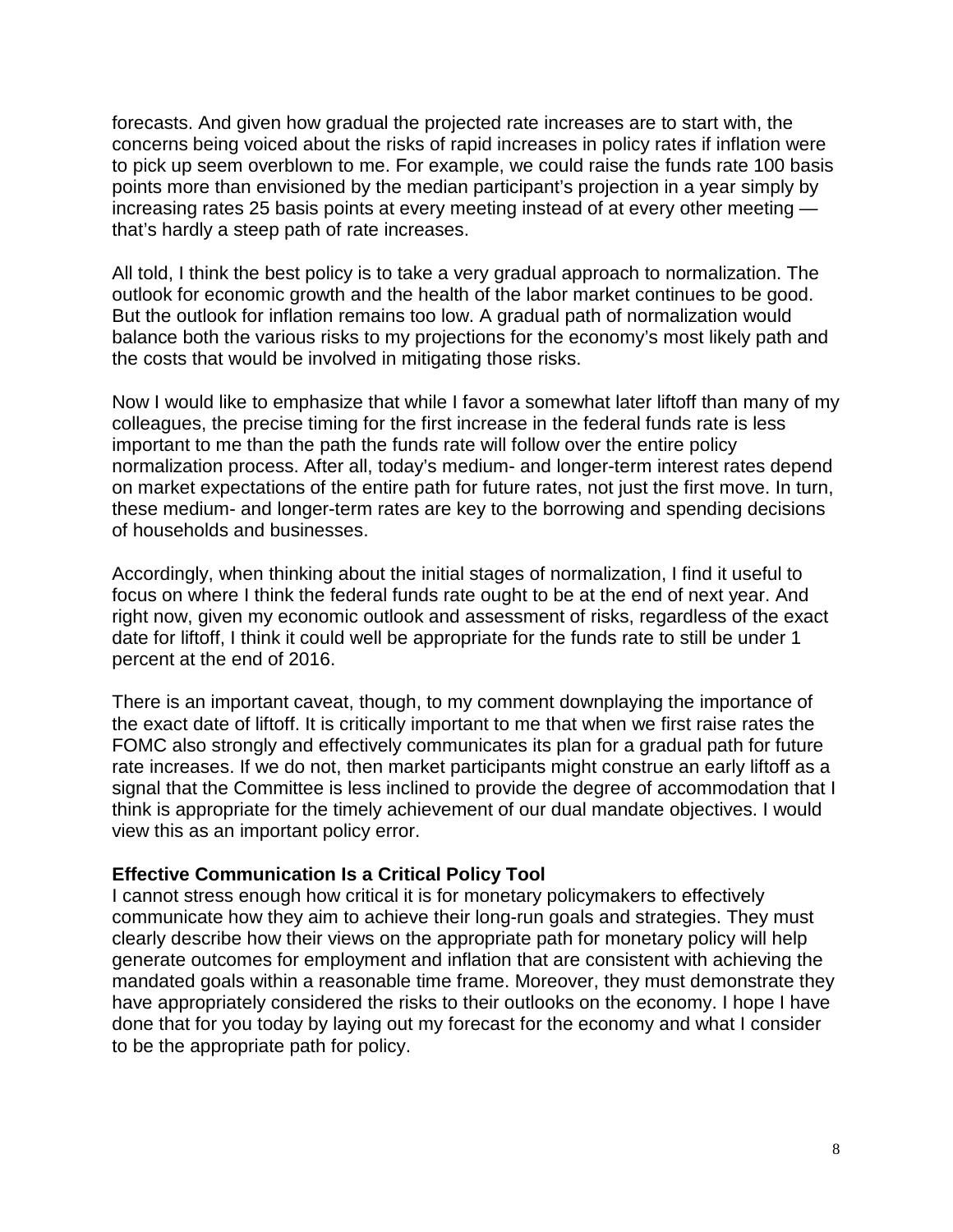We also need to be clear about how monetary policymakers will react to new data as the economy evolves. We talk a lot about data dependence, but what does that really mean? To me, it involves the following: 1) evaluating how the new information alters the outlook and the assessment of risks around that outlook and 2) adjusting my expected path for policy in a way that keeps us on course to achieve our dual mandate objectives in a timely manner. So, if in the coming months inflation rises more quickly than I currently anticipate and appears to be headed to undesirably high levels, then I would argue to tighten financial conditions sooner and more aggressively than I presently do. If instead inflation headwinds persist, I would advocate a more gradual approach to normalization than I currently envision. In either case, my policy forecasts would change and I would explain how and why they did.

Such communication helps clarify our reaction to new information — the so-called Fed reaction function you hear financial market analysts talk about. This in turn makes it easier for households and businesses to plan for the future. Such transparency is a key feature of goal-oriented, accountable monetary policy — the kind of policy that the Federal Reserve is committed to providing today and in the future.

Thank you.

### **References**

.

Board of Governors of the Federal Reserve System, 2015a, "How does forward guidance about the Federal Reserve's target for the federal funds rate support the economic recovery?," *Current FAQs*, October 28, available at [http://www.federalreserve.gov/faqs/money\\_19277.htm](http://www.federalreserve.gov/faqs/money_19277.htm)

Board of Governors of the Federal Reserve System, 2015b, "What are the Federal Reserve's large-scale asset purchases?," *Current FAQs*, October 28, available at [http://www.federalreserve.gov/faqs/what-are-the-federal-reserves-large-scale-asset](http://www.federalreserve.gov/faqs/what-are-the-federal-reserves-large-scale-asset-purchases.htm)[purchases.htm.](http://www.federalreserve.gov/faqs/what-are-the-federal-reserves-large-scale-asset-purchases.htm)

Evans, Charles L., 2015a, "Exercising caution in normalizing monetary policy," speech, Swedbank Global Outlook Summit, Stockolm, May 18, available at [https://www.chicagofed.org/publications/speeches/2015/05-15-exercising-caution-in](https://www.chicagofed.org/publications/speeches/2015/05-15-exercising-caution-in-normalizing-monetary-policy)[normalizing-monetary-policy.](https://www.chicagofed.org/publications/speeches/2015/05-15-exercising-caution-in-normalizing-monetary-policy)

Evans, Charles L., 2015b, "Risk management in an uncertain world," speech, Official Monetary and Financial Institutions Forum, London, March 25, available at [https://www.chicagofed.org/publications/speeches/2015/03-25-2015-risk-manangement](https://www.chicagofed.org/publications/speeches/2015/03-25-2015-risk-manangement-uncertain-world-charles-evans-london)[uncertain-world-charles-evans-london.](https://www.chicagofed.org/publications/speeches/2015/03-25-2015-risk-manangement-uncertain-world-charles-evans-london)

Evans, Charles L., 2015c, "Low inflation calls for patience in normalizing monetary policy," speech, Lake Forest-Lake Bluff Rotary Club, Lake Forest, IL, March 4, available at [https://www.chicagofed.org/publications/speeches/2015/03-04-low-inflation-calls-for](https://www.chicagofed.org/publications/speeches/2015/03-04-low-inflation-calls-for-patience-lake-forest-lake-bluff-rotary-charles-evans)[patience-lake-forest-lake-bluff-rotary-charles-evans.](https://www.chicagofed.org/publications/speeches/2015/03-04-low-inflation-calls-for-patience-lake-forest-lake-bluff-rotary-charles-evans)